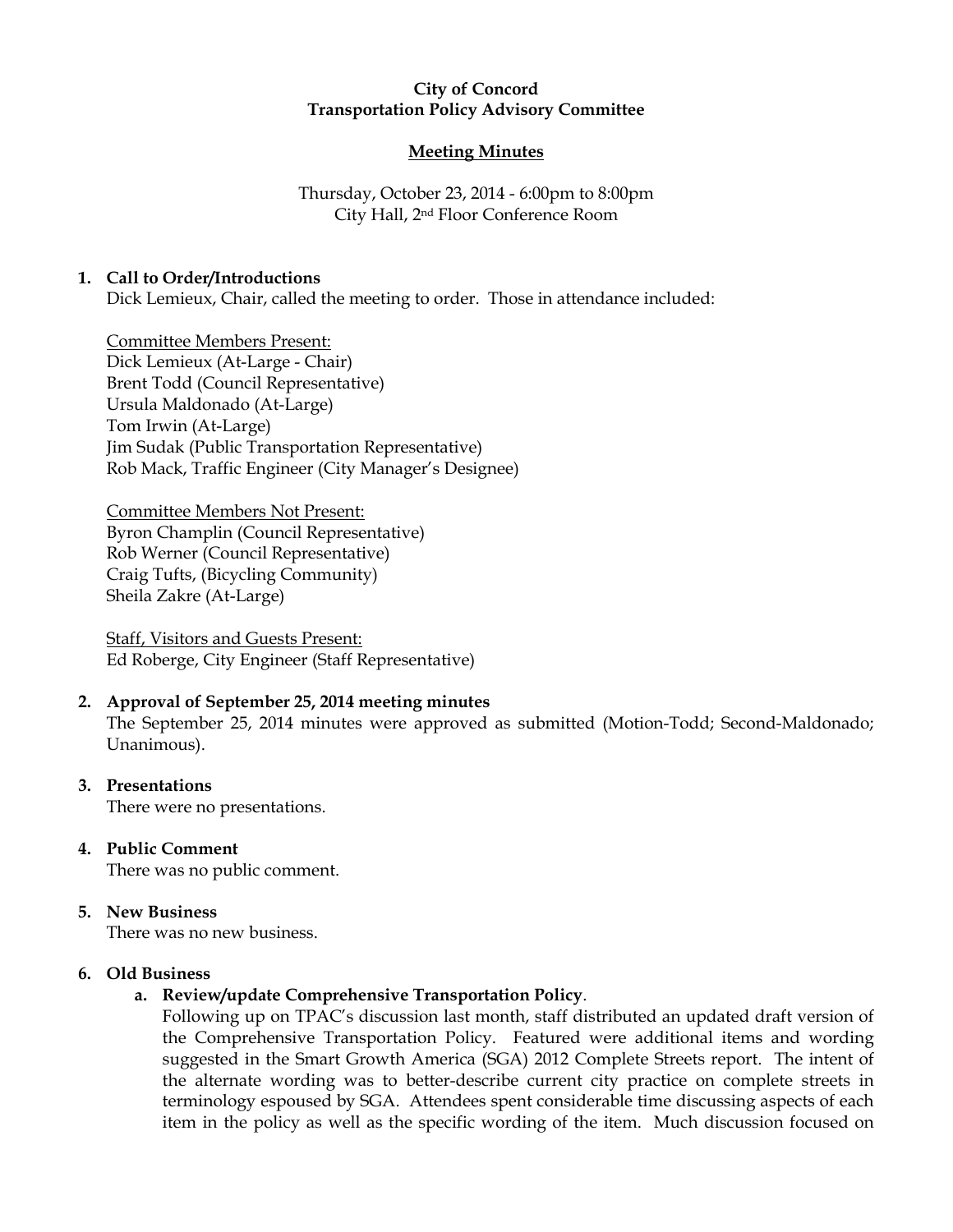wording that balanced the need to attract through traffic to the collector/arterial street network with the need to minimize the adverse effects of that same traffic passing through residential areas. The description of the multi-modal nature of the policy was also discussed, and whether the policy was a 'comprehensive transportation policy' or a 'complete streets policy.'

The Chair asked that Rob Mack prepare a revised draft with markups, suggestions and other unresolved items as discussed by attendees tonight. The revised draft will be distributed to attendees for further review and comment, with a more refined draft being prepared for additional TPAC consideration next month.

b. Report from the Bicycle and Pedestrian Subcommittees with recommendations for improved non-motorized access between downtown and the Horseshoe Pond area.

The Bicycle/Pedestrian Subcommittees drafted a brief statement for TPAC review regarding a potential recommendation to City Council to consider improved non-motorized access between downtown and the Horseshoe Pond area. As Craig Tufts was not present, TPAC discussion of the item was deferred to the next meeting.

### 7. Consent Reports

a. Approval of Subcommittee Minutes (Pedestrian, Bicycle, Public Transit, and Traffic Operations).

The following subcommittee minutes were approved by unanimous consent: Public Transportation –September 16, 2014; and Traffic Operations – September 16, 2014.

#### 8. City Council meeting update

At its October 14, 2014 meeting, City Council accepted TOC/TPAC reports on the following referrals from Council: the Washington/Borough/River intersection reconfiguration; the Borough Road sidewalk request; and the Snow Street speed concern.

### 9. TPAC Referrals from City Council, Staff and Chair

a. Referral from Councilor Herschlag regarding excessive traffic speeds in the West Village neighborhood in Penacook. (Council: 4/14/2014). Item is pending additional feedback from Councilor Herschlag.

10. Status report on subcommittees

- a. Pedestrian Committee, Ursula Maldonado Not discussed.
- b. Bike Committee, Craig Tufts Not discussed.
- c. Public Transit Committee, Tom Irwin

Tom Irwin reported that the subcommittee met on Tuesday and discussed CAT's proposed replacement of the aging Orion bus fleet. For funding purposes, CAT is proposing to purchase one new bus per year over the next three years (say FY16-18), as opposed to purchasing all three in one year. Jim Sudak described CAT's preference for new buses to include: smaller size than the Orion's (24-30 ft bus for 27 or less passengers, versus the Orion's 40 ft for 30 passengers); a medium-duty bus; a level floor versus steps and a lift; and fuel/maintenance economy.